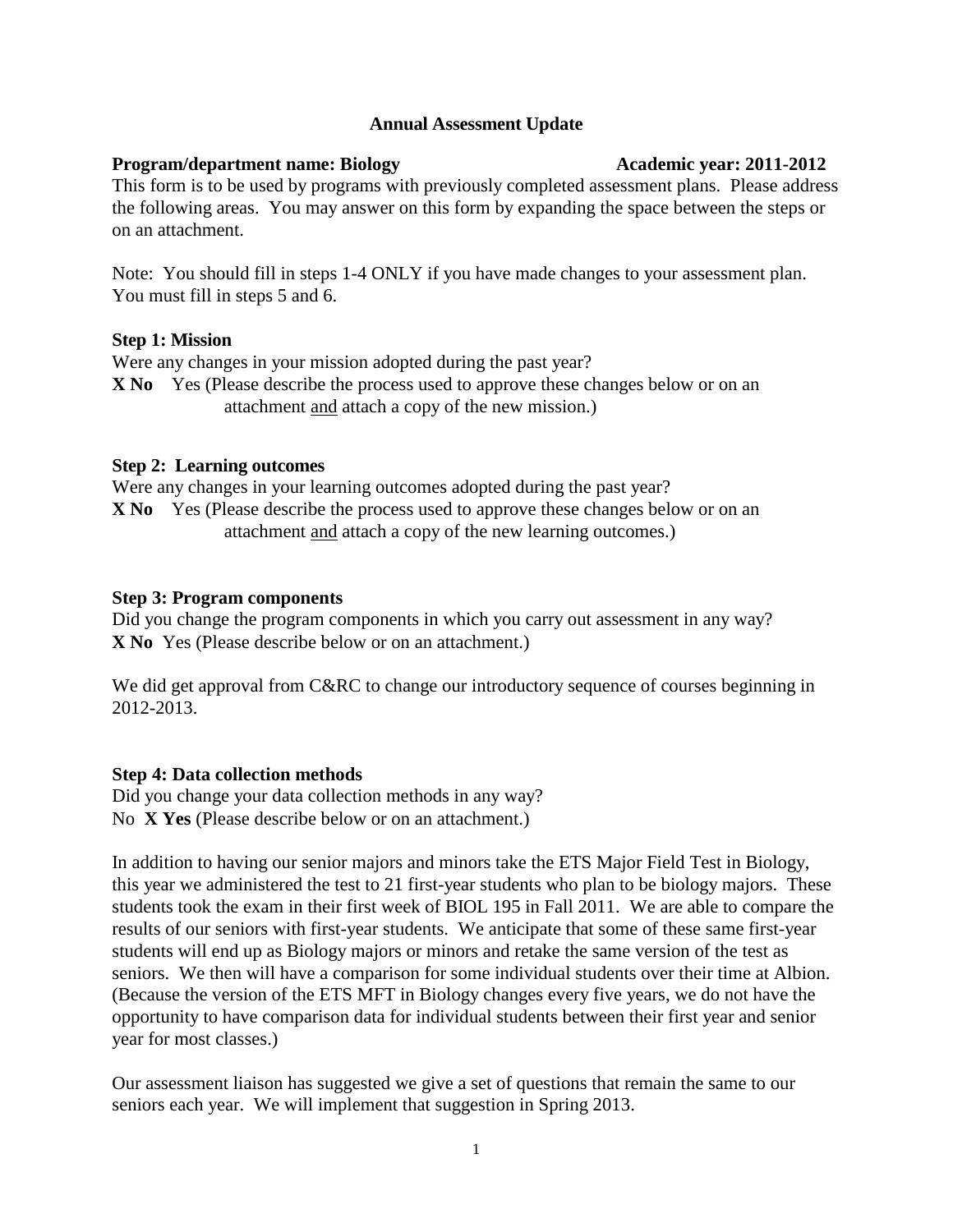# **Step 5: Summary and analysis of data collected during the past year**

Please describe and interpret the indirect and direct data you collected during this academic year.

I. We continued to collect information on our recent graduates. New info for May 2012:

1. **For our 55 majors who graduated in 2011** (either May or Dec), 38 (69%) responded to a recent Facebook and e-mail survey. The status of some other 2011 majors was determined by direct personal contact (1) and, less reliably, from a survey filled out in April 2010 (1).

# Of these 40,

- 11 (27%) are in graduate school or will be entering graduate school this fall, including two in law school
- 10 (25%) are in medical school or will be entering medical school this fall
- 1 (3%) is in dental school
- 5 (13%) are in some type of other professional medically-related school, which includes nursing, physician assistant and physical therapy
- 9 (23%) are employed in some biology-related job
- 2 (5%) are employed in some non-biology-related job saving money for grad school
- 2 (5%) are unemployed.

Those employed in biology-related jobs include a high school science teacher, workers in research labs at major universities, and scientists in industry.

# **2. Preliminary info for 56 majors who graduated/will graduate in 2012 (based on survey given during the last week of classes through finals)**:

- 6 (11%) will be entering various graduate programs, including those that will lead to degrees in marine biology, fisheries, and biomolecular sciences
- 5 (9%) will be entering medical school (MD or DO programs)
- 1 (2%) will be entering dental school
- 6 (11%) will be entering nursing, physical therapy, physician assistant, or veterinary medicine programs
- 7 (13%) will be employed in fields directly related to biology, including teaching or working in research labs, clinical labs, or in quality control where lab analysis skills are important
- 6 (11%) will be working in non-biology-related fields and/or taking courses in preparation for applying to professional schools
- 18 (32%) are unemployed; of this group, 13 are waiting to hear from graduate or professional schools or from employment or internship opportunities
- 15 (27%) from the group of students who will be employed or unemployed above plan to apply to graduate or professional school for Fall 2013 (take one year off)
- 4 (7%) will graduate in December 2012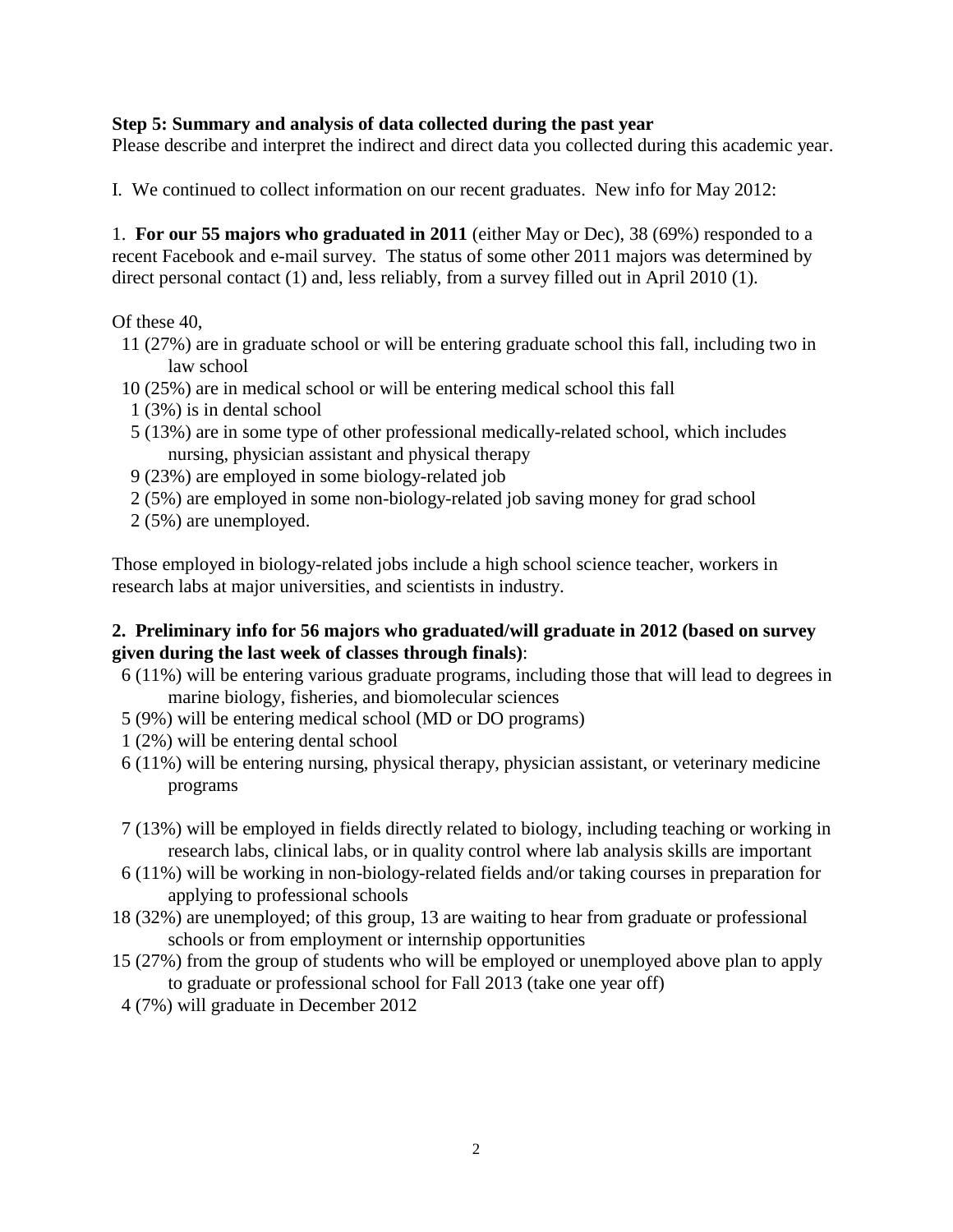II. We continued to give the ETS Major Field Test (MFT) in Biology to all majors and minors in their last Spring semester at Albion (if a student plans to graduate a semester early, he or she must take the exam the previous spring). In addition, in Fall 2011, we gave the MFT in Biology to 21 first-year students in their first week of BIOL 195. We present data for our majors from 2011 and 2012 and a subset of first-year students planning to major in biology (Table 1).

Table 1. ETS Major Field Test (Biology 4GMF) Scores for Albion Senior Biology Majors, 2011 and 2012, and a subset of first-year students planning to major in biology. Total scores and subscores are reported as scaled scores; scores for assessment indicators are reported as mean percent correct and are combined for senior majors and minors as all tests for seniors were graded together. **Percent below score** represents the percentage of students (or institutions) scoring below that score or subscore.

|                                                                         |                       |                   | First-year       |
|-------------------------------------------------------------------------|-----------------------|-------------------|------------------|
|                                                                         | Senior Biology majors |                   | students         |
|                                                                         | S2011                 | S <sub>2012</sub> | F2011            |
| <b>Number of Albion students tested</b>                                 | 57                    | 54                | 21               |
| Mean Score (range 120-200) for Albion students                          | 152.6                 | 152.9             | 137.4            |
| Mean Score all senior examinees in 2011 (n=7,681)                       | 153.2                 | 153.2             | 153.2            |
| Mean Score for all institutions in $2011$ (n=281)                       | 152.6                 | 152.6             | 152.6            |
| Percent below score for Albion individual mean score                    | 46                    | 47                | 11               |
| Percent below score for Albion institutional score                      | 43                    | 44                | $\overline{4}$   |
| Subscores (range 20-100) for Albion students/percent below score        |                       |                   |                  |
| Cell Biology                                                            | 51.7/40               | 53.8/50           | 37.9/3           |
| Molecular Biology & Genetics                                            | 52.6/47               | 53.5/52           | 38.3/2           |
| <b>Organismal Biology</b>                                               | 51.9/40               | 50.5/30           | 41.9/9           |
| Pop. Biology/Ecology/Evolution                                          | 53.5/47               | 53.4/47           | 40.6/7           |
| Assessment Indicators shown as mean percent correct/percent below score |                       |                   |                  |
| 1 Biochemistry & Cell Energetics                                        | 49/57                 | 50/61             | 34/6             |
| 2 Cell Structure, Organization, and Function                            | 52/50                 | 53/54             | 29/2             |
| 3 Molecular Biology & Molecular Genetics                                | 51/61                 | 49/52             | 30/2             |
| 4 Diversity of Organisms                                                | 42/38                 | 42/38             | 31/8             |
| 5 Organismal – Animal Structure and Function                            | 41/40                 | 40/35             | 32/11            |
| 6 Organismal - Plant Structure and Function                             | 31/35                 | 32/40             | 25/10            |
| 7 Population Genetics & Evolution                                       | 52/45                 | 53/50             | 29/2             |
| 8 Ecology: Population, Community, Ecosystem                             | 51/38                 | 50/34             | 39/8             |
| 9 Analytical Skills                                                     | 48/47                 | 48/47             | 32/6             |
| # with scores $> 175$ (cutoff for 95 percent below score)               | $\mathbf{1}$          | 1                 | $\boldsymbol{0}$ |
| # with scores 171-175 (90-94%)                                          | 6                     | $\overline{c}$    | $\boldsymbol{0}$ |
| # with scores 166-170 (80-89%)                                          | 1                     | $\overline{4}$    | $\boldsymbol{0}$ |
| #with scores 161-165 (70-79%)                                           | 7                     | 5                 | 1                |
| % of majors with scores of at least 161                                 | 26                    | 22                | 5                |
| # with scores $< 150$ (cutoff for lowest 35%)                           | 24                    | 23                | 15               |
| % with scores in lowest 35%                                             | 42                    | 43                | 71               |

The ETS MFT in Biology was changed in Fall 2010 (the exam version changes every 5 years; the most recent version is 4GMF), so we can compare the scores of our majors between 2011 and 2012 but we cannot compare their scores with classes that took earlier versions of the exam. Overall, the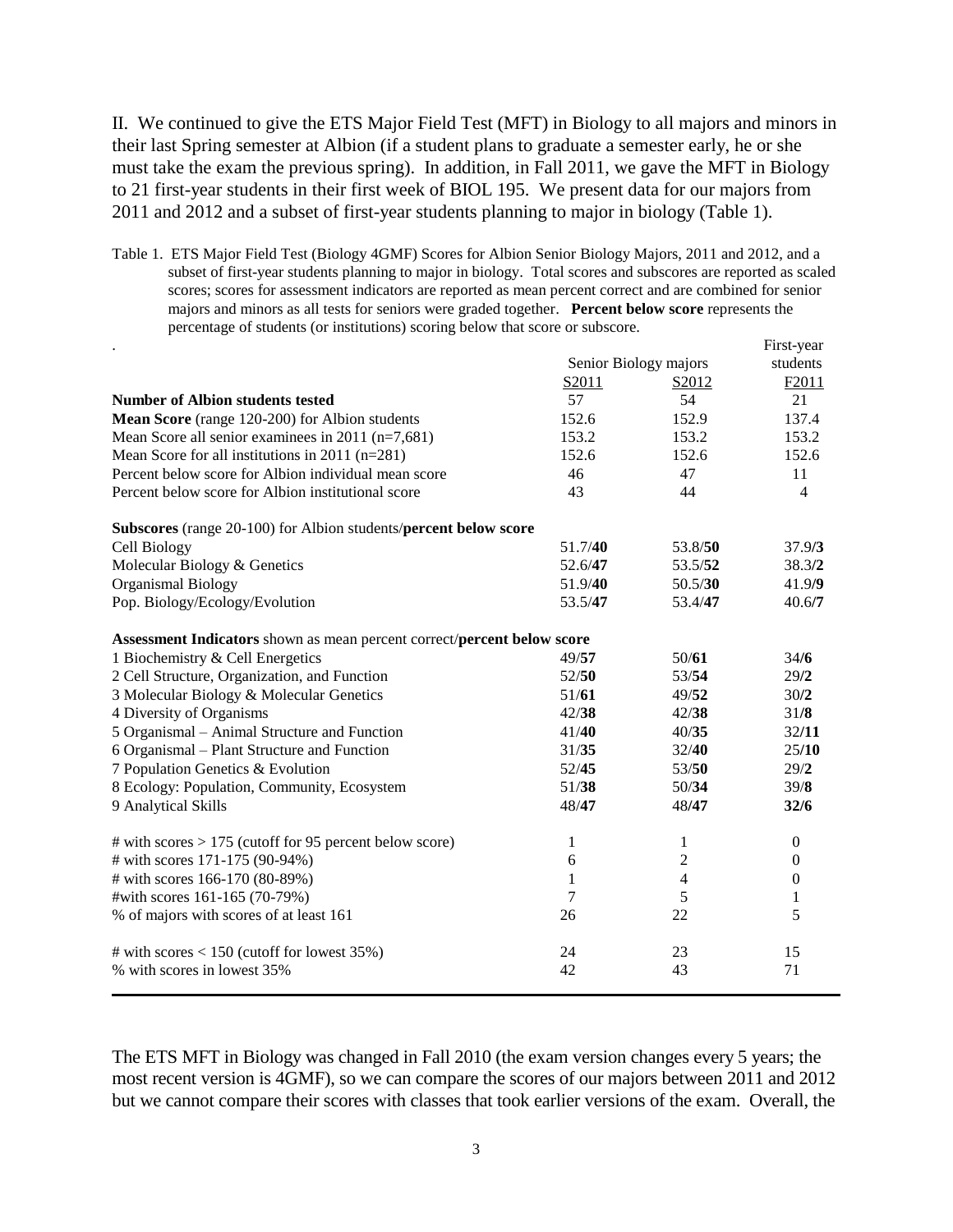average score for our 2012 senior majors was about the same as in 2011 and around the national mean. The 2012 cohort scored higher than the 2011 group in two subscore areas (Cell Biology, Molecular Biology and Genetics) but lower in another subscore area (Organismal Biology).

In comparison to our seniors, a subset of 21 first-year students who intended to major in Biology scored considerably lower overall, on all Subscore areas, and on all Assessment Indicators. The first-year students scored very low in subscore areas of Cell Biology and Molecular Biology and Genetics. We anticipate that some of these first-year students will end up as Biology majors or minors and will retake the same version of the ETS MFT as seniors in Spring 2015. We will be able to compare scores of those individuals between their first and senior years at that time.

Although we have been intentionally working on having students do more interpretation of figures and tables in our classes, the Assessment Indicator for item 9, Analytical Skills, stayed the same for our seniors in 2011 and 2012 (assessment indicators are for our majors and minors combined). Our first-year students scored considerably lower than our seniors on this item.

Our minors, most of whom are Cell & Molecular Biology minors, performed better as a group than did our majors on overall average score and on three subscore areas in 2012 (Table 2). [The highest scores overall and in each subscore were made by majors.] The dramatic rise in the subscore in organismal biology in 2012 as compared with 2011 was due to two very high individual scores by minors.

Table 2. ETS Major Field Test (Biology 4GMF) Scores for Albion Senior Minors in Biology, 2011 and 2012. Total scores and subscores are reported as scaled scores; scores for assessment indicators are reported as mean percent correct and are combined for majors and minors as all tests for seniors were graded together. **Percent below score** represents the percentage of students (or institutions) scoring below that score or subscore.

|                                                                     | 2011           | 2012     |
|---------------------------------------------------------------------|----------------|----------|
| Number of Albion students tested (minors)                           | 24             | 20       |
| <b>Mean Score</b> (range 120-200) for Albion BIOL Minors            | 154.9          | 155.0    |
| Mean Score all senior examinees in $2011$ (n=7,681)                 | 153.2          | 153.2    |
| Mean Score for all institutions in 2011 ( $n=281$ )                 | 152.6          | 152.6    |
| Percent below score for Albion BIOL Minors mean score               | 52             | 52       |
| Percent below score for Albion BIOL Majors institutional score      | 55             | 55       |
| Subscores (range 20-100) for Albion BIOL Minors/percent below score |                |          |
| Cell Biology                                                        | 60.0/82        | 58.3/76  |
| Molecular Biology & Genetics                                        | 59.5/84        | 54.2/54  |
| Organismal Biology                                                  | 51.5/37        | 56.6/63  |
| Pop. Biology/Ecology/Evolution                                      | 48.3/24        | 50.0/30  |
| # minors with scores $> 175$ (cutoff for 95 percent below)          | 0              | 1        |
| # with scores 171-175 (90-94%)                                      | 1              | $\theta$ |
| # with scores 166-170 (80-89%)                                      | $\overline{2}$ | 1        |
| #with scores 161-165 (70-79%)                                       | 5              | 3        |
| % of minors with scores of at least 70%                             | 33             | 25       |
| # minors with scores $< 150$ (cutoff for lowest 35%)                | 5              | 5        |
| % of minors with scores in lowest 35%                               | 21             | 25       |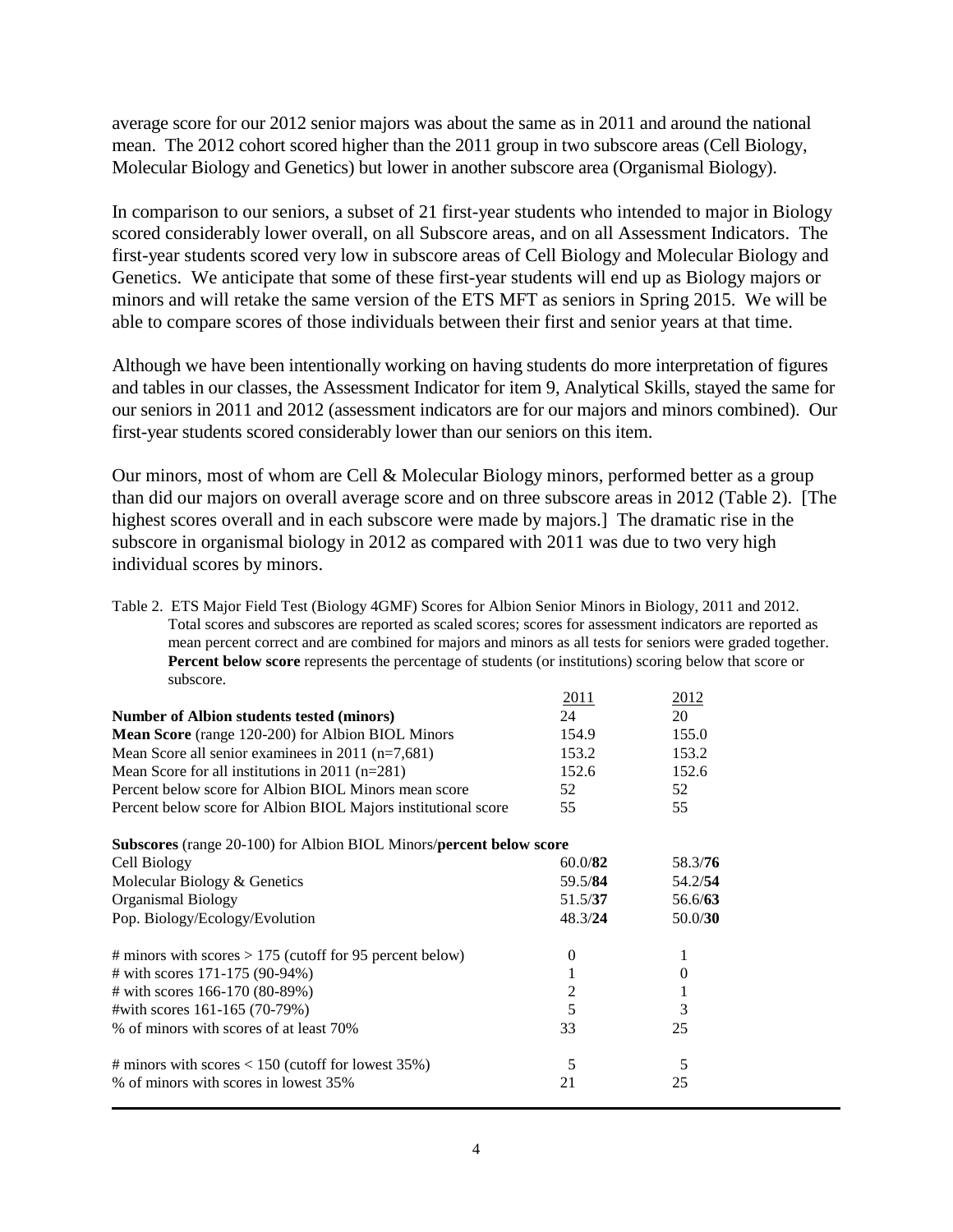III. As described in our assessment document from Fall 2009, we have decided to focus on **Assessment Indicator 9, Analytical Skills,** from the ETS Major Field Test. This particular assessment indicator ties in with several of our learning goals for students, including:

 Content Goal 3. Our students will acquire scientific investigation skills in laboratory and field courses necessary to apply the methods that biologists use to answer biological questions. Process Goal 1. Our students will develop enhanced critical thinking skills.

To ensure a focus on analytical skills, all faculty members in the department were asked to work on interpretation of figures (graphs) or tables with students in at least one class and to include interpretation of a figure or table on an exam.

The results for each class are listed below. In future years, we plan to continue these types of exercises on figures and tables, including pre- and post-course examples.

## Ecology, Evolution, and Biodiversity (BIOL 195) – Dan Skean

On the EEB final examination, students were asked to interpret the pattern of data in a figure that they had not seen previously that dealt with net assimilation of  $CO<sub>2</sub>$  by liverworts grown with and without arbuscular mychorrizae at two different levels of  $CO<sub>2</sub>$  (ambient and elevated). Of 34 students, 18 (53%) interpreted the figure correctly and comprehensively. Most other students (14, 41%) identified the major issue/topic that the figure dealt with, but they did not explain the pattern indicated by the data in the figure comprehensively. Two students (6%) failed to identify even the main topic of the figure.

Ecology, Evolution, and Biodiversity (BIOL 195) – Sheila Lyons-Sobaski

Students were given a figure from a paper from the primary literature that dealt with the assimilation of  $CO<sub>2</sub>$  in liverworts in the presence and absence of mycorrhizae (same example as in Skean's section). The plants were grown at two different CO<sub>2</sub> concentrations. Students needed to interpret the graph. Of 29 students, 8 (28%) students interpreted the graphs correctly (7 students) or were very close to interpreting them correctly (1). Most other students (16, 55%) understood the main idea but did not discuss all variables (they forgot to talk about either the effect of the mycorrizae or the different  $CO<sub>2</sub>$  levels.) Five students (17%) did not satisfactorily interpret the data, including one student who left the answer blank.

## Cell and Molecular Biology (BIOL 210) – Ken Saville

Students were given a figure of a northern blot from a primary literature paper. The figure clearly showed the differential expression of two genes in different tissues, and there was one control gene that showed relatively equal expression in all tissues. The question regarding this figure was open-ended asking the students to describe the major conclusion of the figure. Answers were scored based on the conclusion that the genes were expressed at different levels in the different tissues. Answers were scored as wrong if students stated that the genes were present in some tissues but not others. The questions were scored with a  $0, 1$ , or  $2$ , with 0 having no mention of expression, 1 having some description that could be interpreted as expression, and 2 if expression or RNA levels in the different tissues were explicitly mentioned. Of 33 students, 15 (45%) scored 2, 5 (15%) scored 1, and 13 (39%) scored 0.

## Invertebrate Zoology (BIOL 225) – Dean McCurdy

As part of a take-home assignment on my final exam in Biology 225 (Invertebrate Zoology), students were required to complete a short research proposal. The assignment required that they formulate a clear hypothesis with a prediction(s) using appropriate background literature (i.e., peer reviewed publications in scientific journals). Students were also required to include a proposed methods section that provided sufficient detail to repeat the project and mentioned an appropriate statistical treatment of data.

Using a very basic rubric, some key elements of the proposal as follows (numbers after each score indicate the number of students in each category):

(1) Development of background: appropriate citations to the literature were used and the format was correct: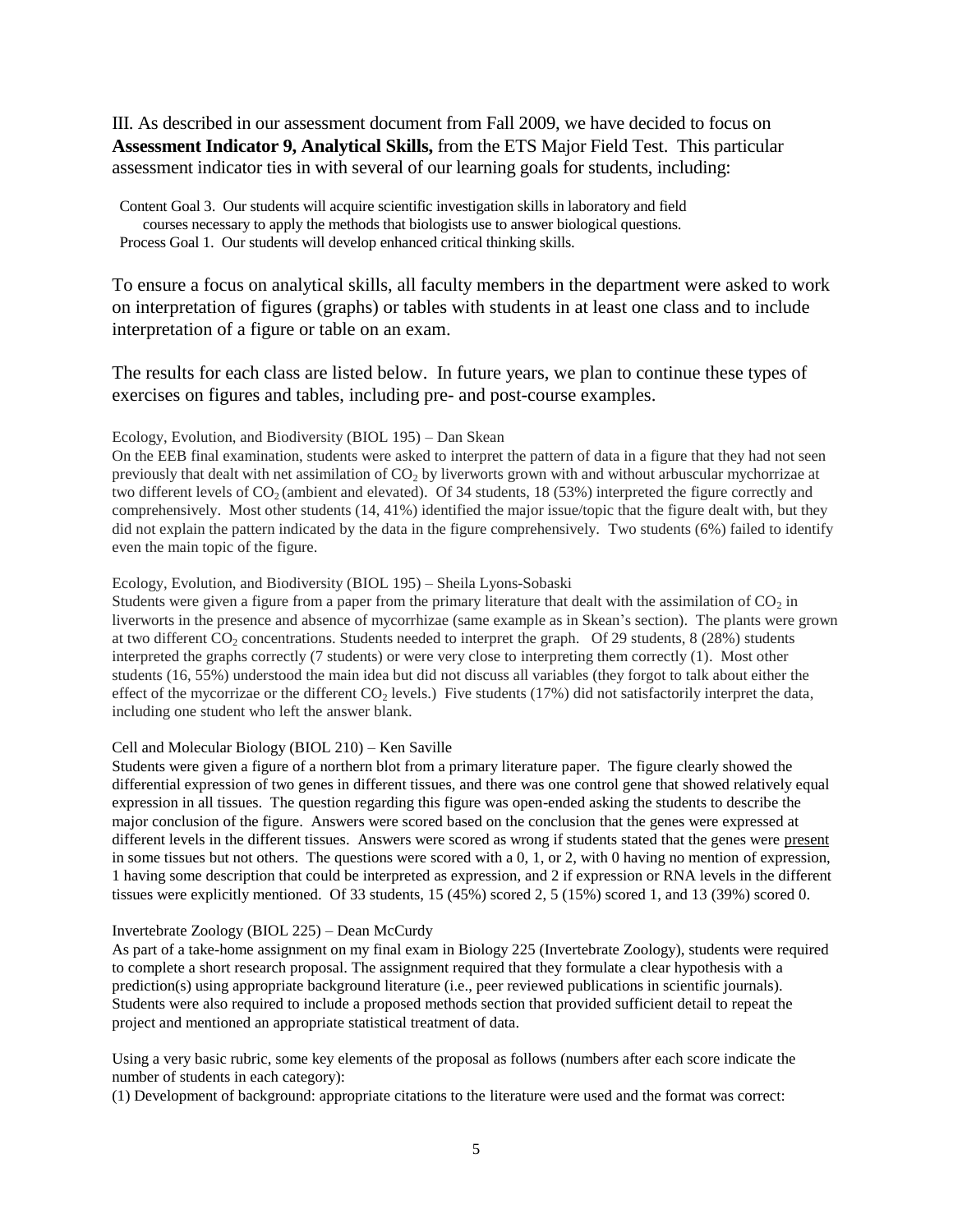Failure to incorporate literature at all (1)

Insufficient use of literature or citations entirely absent or incorrect types of literature used (yet still some evidence that sources of literature were used) (2)

Numerous minor errors with citation use (mission citation or incorrect format) or ocassional use of inappropriate sources such as unreviewed websites (7)

Correct use of citations and sources of literature throughout (6)

#### (2) Hypothesis / prediction(s)

Vague, unfocused hypothesis or no connection between background and hypothesis/prediction(s) (2) Hypothesis and predictions clear, but not directly connected to the background material presented (4) Clear prediction(s) based on the background material presented (10)

## (3) Proposed methods

Many major problems: Methods not connected to proposed hypothesis/predictions / statistical treatment entirely absent  $/(2)$ 

Some major problems or many minor problems: Methods were not explained clearly / proposed statistical treatment was inadequate / design was flawed and not a direct test of the prediction (s) (4)

Competent: All objectives met (this does not mean the student excelled in every area - only that she/he was able to give a logical and thoughtful explanation of methods that addressed all of the criteria). (10)

These results suggest that most students had a good understanding of how to formulate clear questions and that most can develop creative and valid tests of basic scientific questions. This is not surprising given that we focus on these areas extensively in our core curriculum. However, many students continue to have trouble assessing appropriate sources of literature and properly incorporating them into their work (although we also address this area in our curriculum). In Biology 225, we spend an entire lab early in the course working with scientific literature, but I suspect that many students are not yet grasping the need to continue with this practice beyond the initial classroom assignment. Before I teach Biology 225 this coming Fall, I plan to evaluate how I teach literature searches in this course. I am planning to modify the literature search assignment and may include more search components in other parts of the course.

## Vertebrate Zoology (BIOL 227) – Dale Kennedy

Students were asked to interpret the pattern of data in a figure that they had been sent ahead of time (they had not discussed that particular figure) on relationship of genetic relatedness and helping at nests. Of 16 students, 14 (88%) interpreted the figure correctly. Most other students (2, 12%) identified the major issue/topic that the figure dealt with, but they did not explain the pattern indicated by the data in the figure.

## Conservation Biology (BIOL 240) – Sheila Lyons-Sobaski

Students were given a figure from a paper from the primary literature that they read. The figure consisted of four graphs and students were asked to interpret the figure. Of 24 students, 16 (67%) students interpreted the graphs correctly (11 students) or were very close to interpreting them correctly (5), and the other eight students (33%) understood the main idea but made a misinterpretation when integrating all the figures.

## Evolution (BIOL 310) – Dean McCurdy

Students were asked to construct a figure on the last in-class exam. Specifically, they were asked to include at least one figure/graph to explain competing hypotheses about recent human evolution. They were also asked to explain their figure(s) and the hypotheses that connected to them. Finally, they were asked how researchers might test these competing hypotheses (a 'higher order' question that required them to go beyond the material we discussed in class). Thus, I had three objectives: Construction of a graph (properly labeled axes, logical construction, inclusion of

material discussed in class); Basic explanation/interpretation of a graph; and Synthesis of new ideas.

Of the 18 students in the class the following results were obtained:

First objective met (basic explanation of the graph) =  $16/18$ 

Second objective met (interpretation of graph using the paper) =  $15/18$ 

Third objective met (synthesis of new ideas based on the results shown in the graph) = 13/18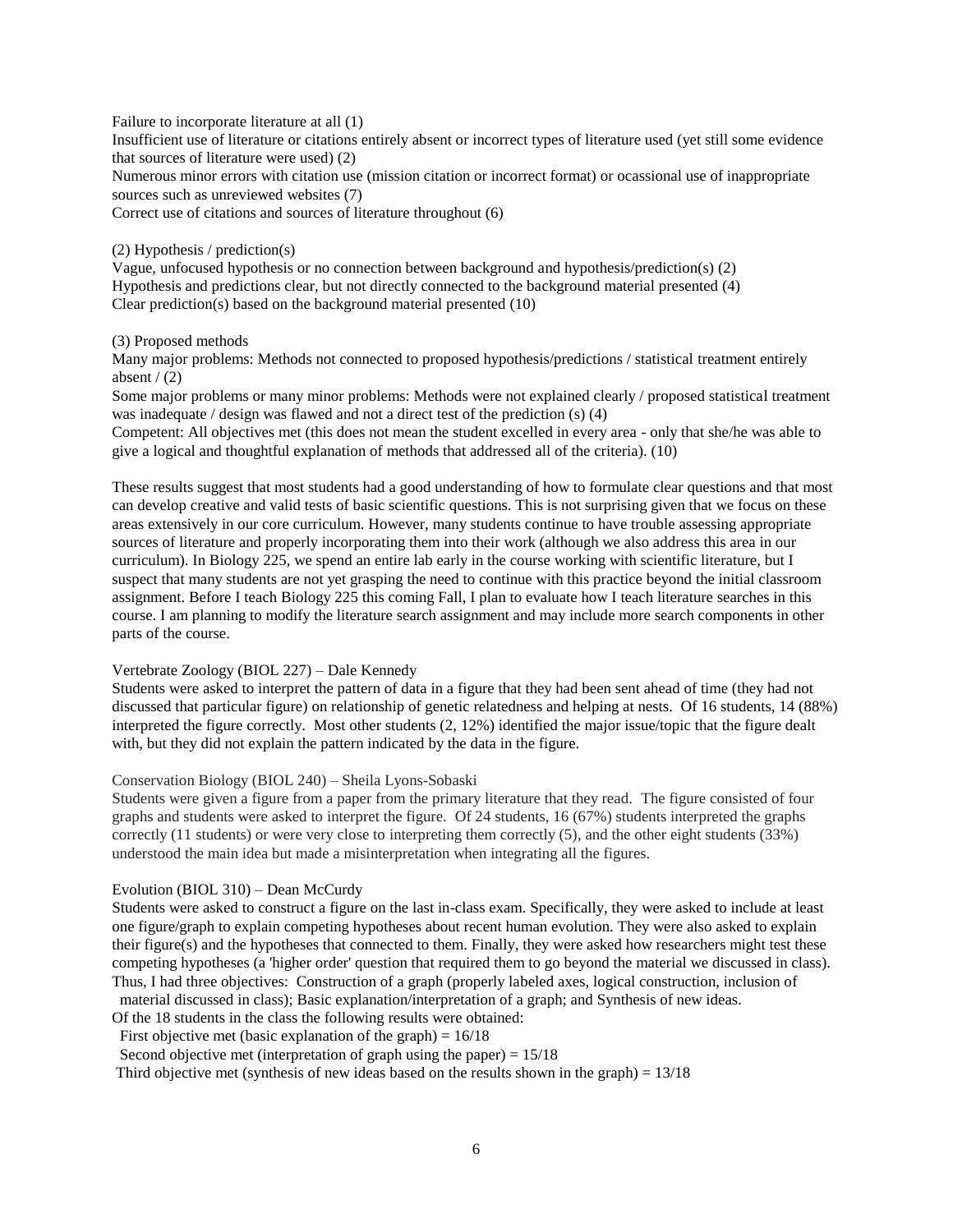Students who failed to complete more basic objectives also tended to fail to complete more advanced objectives. Thus, although 5 students did not meet the third objective, three of these students also failed to grasp the question and explain their graph (Objective 2), so it is not surprising that they were unable to address the third objective. Put another way, 13/15 students who understood the question, constructed an appropriate graph, and could recall the discussion from class (and/or the textbook) were able to successfully describe an appropriate approach to testing among several competing hypotheses to explain recent hominid evolution. It is also worth noting that 2/3 students who failed to meet the second objective were absent on the day we discussed hominid evolution in class! While I have not asked this question before, I was pleased that so many students were able to demonstrate "synthesis." The fact that most of these students in this class were seniors who had taken numerous biology courses, and the fact that we had discussed hominid evolution only days prior to the exam might also help explain their success with this question.

## Medical Microanatomy (BIOL 321) – Ruth Schmitter

Students were told that a graph with two curves represented rates of solute movement with respect to solute concentration. They were asked to label the axes and indicate why the two curves differed. Of 14 students, 11 (78.5%) labeled the axes correctly. The same number of students (but not the same students) gave reasoned answers about why the curves differed. Only one student (7%) gave the definitive answer—facilitated diffusion vs. simple diffusion.

#### Developmental Biology (BIOL 324) – Roger Albertson

Students were asked to interpret the pattern of data in a figure that they had been sent prior to the exam. The figure data described the role of a morphogen during Xenopus embryonic development. During the exam students were asked to: 1) state the main conclusion supported by the data, 2) state a new hypothesis based on the figure data, 3) propose an experiment to test the hypothesis, and 4) describe a result that would support the hypothesis and a result that would argue against the hypothesis. Of 15 students, seven (47%) showed a complete understanding of the figure and answered all questions correctly. Four students (27%) identified the major conclusion, yet had minor errors in developing and testing a new hypothesis. Three students (20%) had a partial understanding of the figure with major errors for more than one question. One student (7%) lacked an understanding of the figure.

## Microbiology (BIOL 332) – Ola Olapade

I used a figure that shows the antibody concentrations in blood titers of an infected individual collected over a period of 50 days during an illness and wanted the students to apply their knowledge of epidemiology to explain what was likely to have happened or the state of health of the individual during the time of the infection. Out of 33 students, 32 (97%) interpreted the figure correctly between days 0, 25 and 50; 28 (85%) were accurate in deducing whether the host's antibodies were in response to a common-source antigen/epidemic, a host-to-host antigen/epidemic, or to both types and also justified their answers with relevant examples as requested.

## General Physiology (BIOL 341) - Brad Rabquer

Students were presented with a figure of an oxygen equilibrium plot with two lines. They were asked to describe what was happening in each line as the partial pressure of oxygen increased, which line had the lower pH, and whether line #2 was representative of a hyperventilative or hypoventilative state.

In Fall 2011, 29 of 31students (94%) got the question 100% correct, while the other 2 got partial credit for misinterpreting hypo versus hyperventilation.

In Spring 2012, 15 of 17 students (88%) got the question 100% correct, while the other 2 got partial credit.

## Selected topics: Immunology (BIOL 389) - Brad Rabquer

In Spring 2012, 18/23 got the question 100% correct, while the other 5 got partial credit for misinterpreting the vaccinated vs. control group.